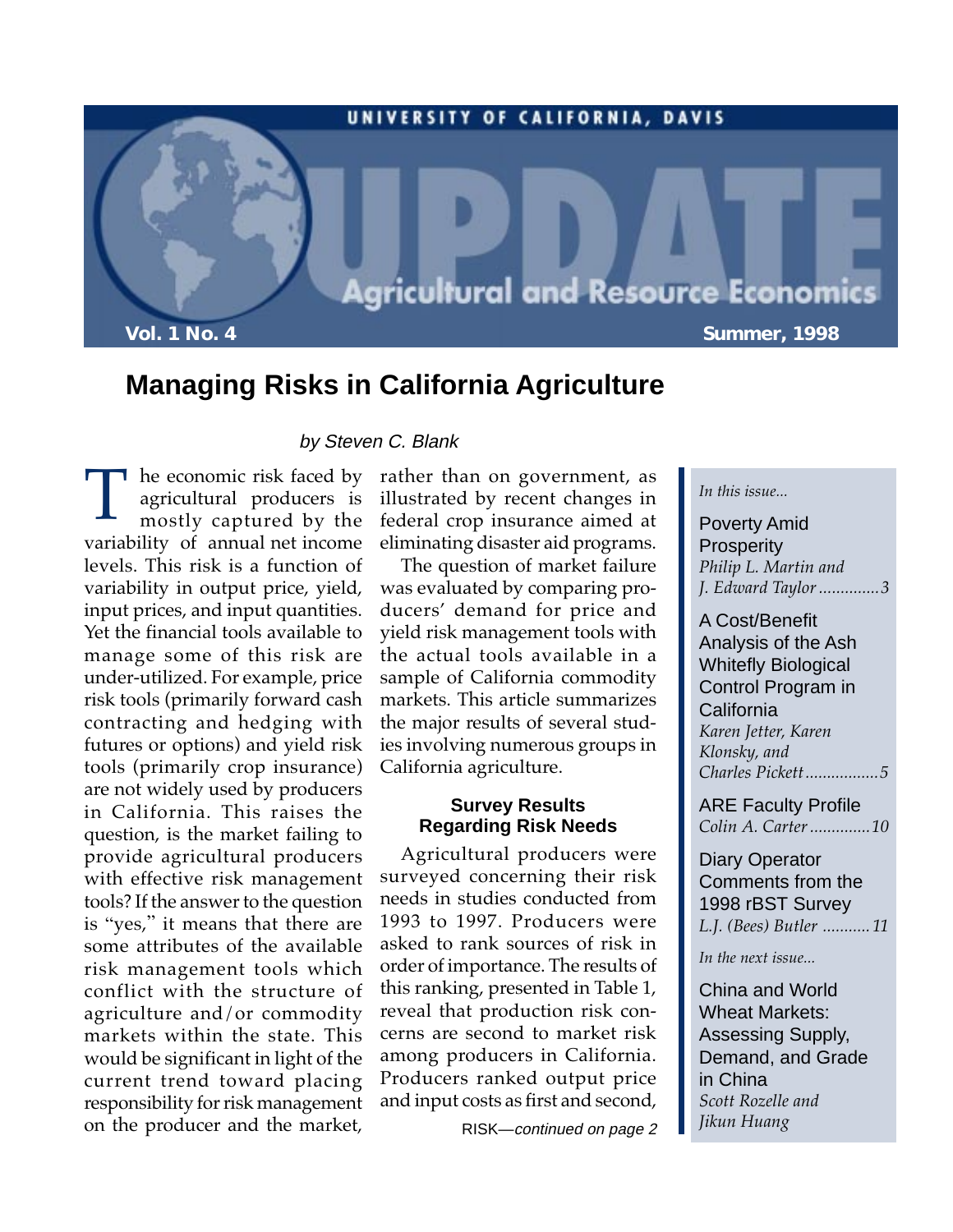#### **Risk**—continued from page 1

respectively, among their risk concerns. However, the significant number of responses received by each of the detailed types of risk listed in the table indicate the detail of producers' concerns; it is not just "price" or "yield" that worries individual producers. This, in turn, indicates a need for varied and detailed risk tools.

The concern for output and input price risk expressed in the surveys leads to expectations of high levels of use of price risk management tools. However, the data show that few producers use each of the risk management tools that directly affect price: 23% use forward contracting and 6% are hedging. Similarly, the rankings for the many sources of yield risk listed in Table 1 (disease, drought, etc.) make the low level of usage for crop insurance (24%) somewhat surprising. On the other hand, nearly half of all producers (48%) use the indirect risk management tool of diversification. These results indicate that the price and yield risk tools offered in the California market fail to meet the needs of most producers, so producers choose to "do it themselves" by using diversification. Diversification is a risk strategy that requires no use or knowledge of risk tools and their associated institutions (e.g., market brokers, insurance companies). Also, by definition, diversification is a risk strategy that involves actions on the part of individual producers that are tailored to their specific management needs.

#### **Analysis of Risk Sources**

To determine what producers' real risk management needs are, the first task is to establish the relative importance of price and yield risk. This was done by decomposing the variability of farm revenues to identify the percentages attributable to each primary source of variability. (Revenue, rather than net income, is used because data on input prices and use levels are not available.)

The revenue function is:  $R(P, Y, A)$  = Price x Yield x Acreage; where  $R =$  revenue,  $P =$  unit price for a particular commodity,  $Y =$  the yield per acre, and  $A =$  the number of acres planted in that crop (all for a given year or season). The variance of revenue may be viewed in terms of the three components of revenue. Analysis of these components focuses on their relative weight (contribution) to the overall variability of a grower's revenue. (Statewide acreages over time are evaluated making total acreage variation one source of systematic risk to individual growers.)

The values in Table 2 are estimates of the contributions of the three sources of variance as a percentage of the total revenue variance for the years 1972-91. The most notable result is the contribution of price variation to the total variation in revenue. For eight of the twelve crops analyzed it is clear that price variation is dominant over variation in yield or acreage

RISK—continued on pages 8 and 9

| Sources<br><sub>of</sub> | Rank $(\%)$ |      |      |      |      |      | Total<br>Number of |      |              |
|--------------------------|-------------|------|------|------|------|------|--------------------|------|--------------|
| Risk                     | 1st         | 2nd  | 3rd  | 4th  | 5th  | 6th  | 7th                | 8th  | Observations |
|                          |             |      |      |      |      |      |                    |      |              |
| <b>Disease</b>           | 16.6        | 17.0 | 13.1 | 16.3 | 14.0 | 11.2 | 8.8                | 3.0  | 465          |
| Drought                  | 25.5        | 15.7 | 11.9 | 8.9  | 9.4  | 10.2 | 11.7               | 6.6  | 470          |
| Floods                   | 1.5         | 6.6  | 3.3  | 3.9  | 3.6  | 6.3  | 13.5               | 61.3 | 333          |
| Freeze                   | 19.9        | 16.8 | 8.9  | 7.6  | 7.8  | 11.2 | 14.8               | 13.0 | 447          |
| Input price              | 12.5        | 21.3 | 21.1 | 13.6 | 14.9 | 9.7  | 4.6                | 2.2  | 445          |
| Labor cost               | 8.9         | 12.4 | 13.5 | 13.1 | 15.7 | 16.9 | 11.3               | 8.2  | 451          |
| Output price             | 32.0        | 25.9 | 14.6 | 11.1 | 7.1  | 4.4  | 2.9                | 1.9  | 478          |
| Pests                    | 12.4        | 17.9 | 20.4 | 14.3 | 17.2 | 8.8  | 5.9                | 3.2  | 476          |

## **Table 1. Sources of Risk**

*Note: The first column lists a source of risk. The next eight columns list the percentage of respondents that ranked that source of risk as 1st most important, 2nd, etc. The percentages in each row are calculated on the total number of responses received listed in the last column.*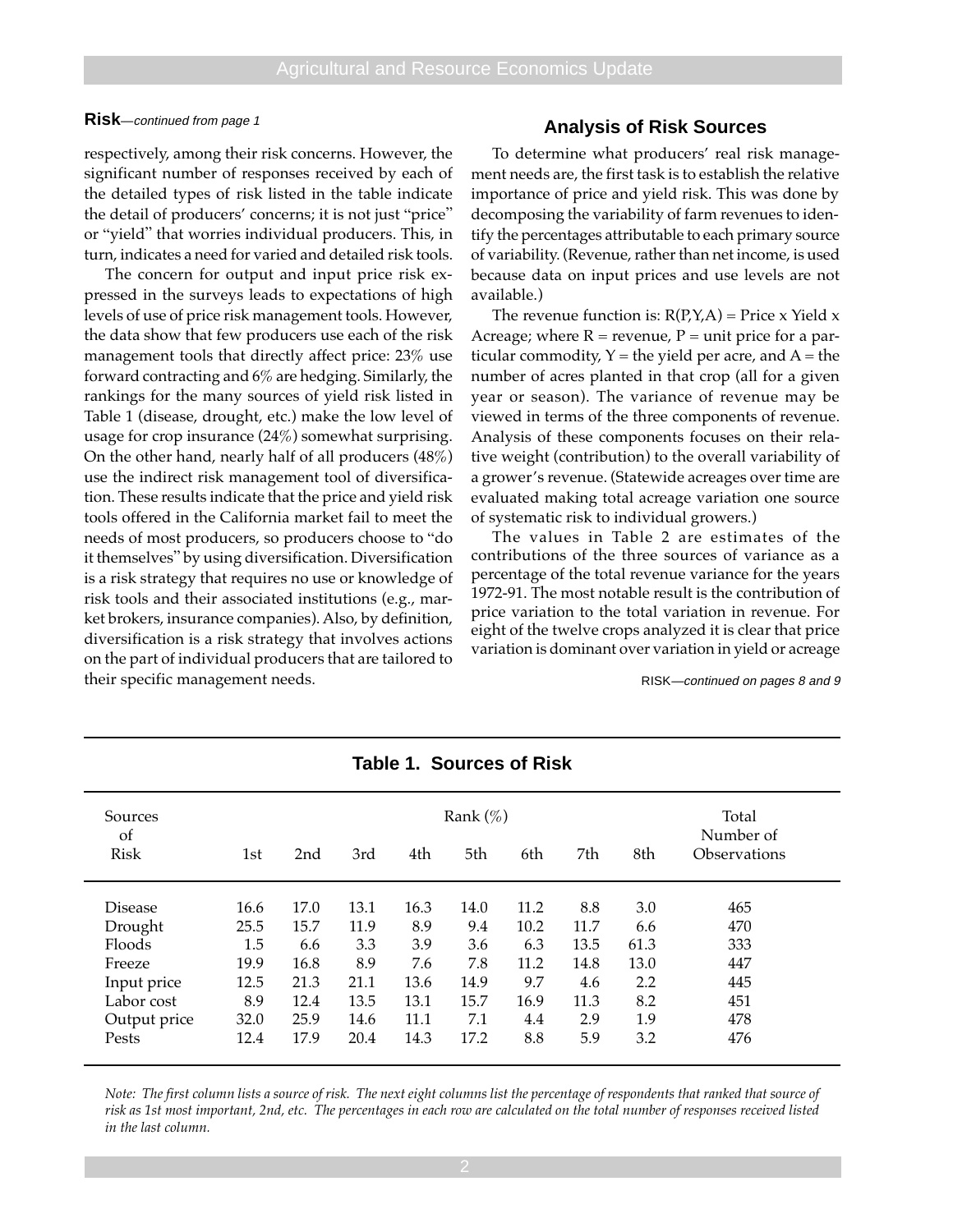## **Poverty Amid Prosperity**

by

## Philip L. Martin and J. Edward Taylor

**Recently, about 40 people participated in a** seminar at the Urban Institute in Washington, D.C. to discuss the policy implications of "Poverty Amid Prosperity." This seminar was a seminar at the Urban Institute in Washington, D.C. to discuss the policy implications of synthesis of a series of workshops held between 1995- 97 that examined how immigration is affecting agricultural areas in California and the U.S. The three major findings of the study follow:

- 1. Seasonal farm jobs are the major magnet drawing foreign workers into rural and agricultural jobs. Most foreign workers remain in entry-level jobs for less than ten years, so that the seasonal farm labor market is best thought of as a revolving door that attracts 200,000 to 400,000 new foreigners each year.
- 2. Changes in rural Mexico and rural America are encouraging settlement in rural America, which makes the migrants "us" and leads to issues associated with providing public and private services to migrants and their children.
- 3. Possible policy responses can be framed by the extremes of stopping the immigration at one end of the spectrum, to focusing on the integration of immigrants and their children at the other. In between solutions involve both more controls and continued integration assistance and proposals to require employers whose hiring decisions attract immigrants to absorb some of the integration costs.

The theme running through the discussion was that the U.S. risks the creation of a new rural poverty, transferring poor Mexicans to U.S. agricultural areas where they have little prospect of upward mobility. In many respects, current policies tend to reinforce *vicious* rather than *virtuous* circles in the agricultural areas of the U.S.

First, the data available suggest that immigration into the nation's major agricultural area, the San Joaquin Valley, is producing a vicious circle of more farm jobs, more immigration, and more poverty rather than the virtuous circle that would result if the creation of more farm jobs reduced poverty. During the 1980s, for example, an analysis using the Urban Institute Underclass Database found that 100 additional farm jobs were associated with 136 more immigrants, 139 more poor residents, and 79 more welfare recipients.

The newly arrived immigrants did not get welfare, but their presence helped to hold down wages. Farmers often prefer newly arrived immigrants, and local residents eligible for welfare prefer benefits to seasonal POVERTY—continued on page 4

work. In the San Joaquin Valley, about 50% of the immigrants who arrived between 1980 and 1990 were from Mexico (another 25% were from southeast Asia). A combination of low earnings from seasonal employment in agriculture and large households gave Mexican immigrants who entered the U.S. incomes of \$3,700 per person in 1990, which was about the per capita income of Mexico. In other words, migration into the San Joaquin Valley might simply transfer rural Mexico poverty into rural America.

Second, federal and state policies are reinforcing the path toward the worst rather than the best outcomes. For example, U.S. border control operations have clearly raised the cost of entering the U.S. illegally, but so far they have not significantly reduced unauthorized entries. Instead of deterring entries, higher smuggling costs seem to have encouraged more unauthorized migrants to settle in the U.S. As they form or unify families in the U.S., migrants find it difficult to obtain legal status because of three and ten year bars due to illegal status, or because their incomes are too low to sponsor their families. The result is an increase in "mixed families" in which members have legal status ranging from U.S. citizen to unauthorized resident barred from legally re-entering the U.S.

It will be increasingly difficult to provide public services to such mixed families, which may limit the upward mobility of immigrants and their children. The net effect of continuing unauthorized immigration despite tougher border controls, ineffective interior enforcement and mixed families are likely to be a new rural poverty that will be costly and difficult to extirpate in the 21st century. Furthermore, many of the commodities and industries that today "need" a flexible migrant labor force will most likely be restructured as a result of changing trade, consumer taste and technology patterns.

The Clinton administration strongly opposes the solution offered by farmers: an easy-entry guest worker program that would prevent settlement in the U.S. by withholding 25 percent of each worker's wages. Workers would be encouraged to return, the argument goes, in order to claim these wages in person in their country of origin. Instead, the Clinton administration would like to see a serious debate over labor alternatives for the 21st century. There is a sharp contrast between the significant federal resources—\$50 million—being offered to deal with the "shortage" of high-tech workers and the lack of new federal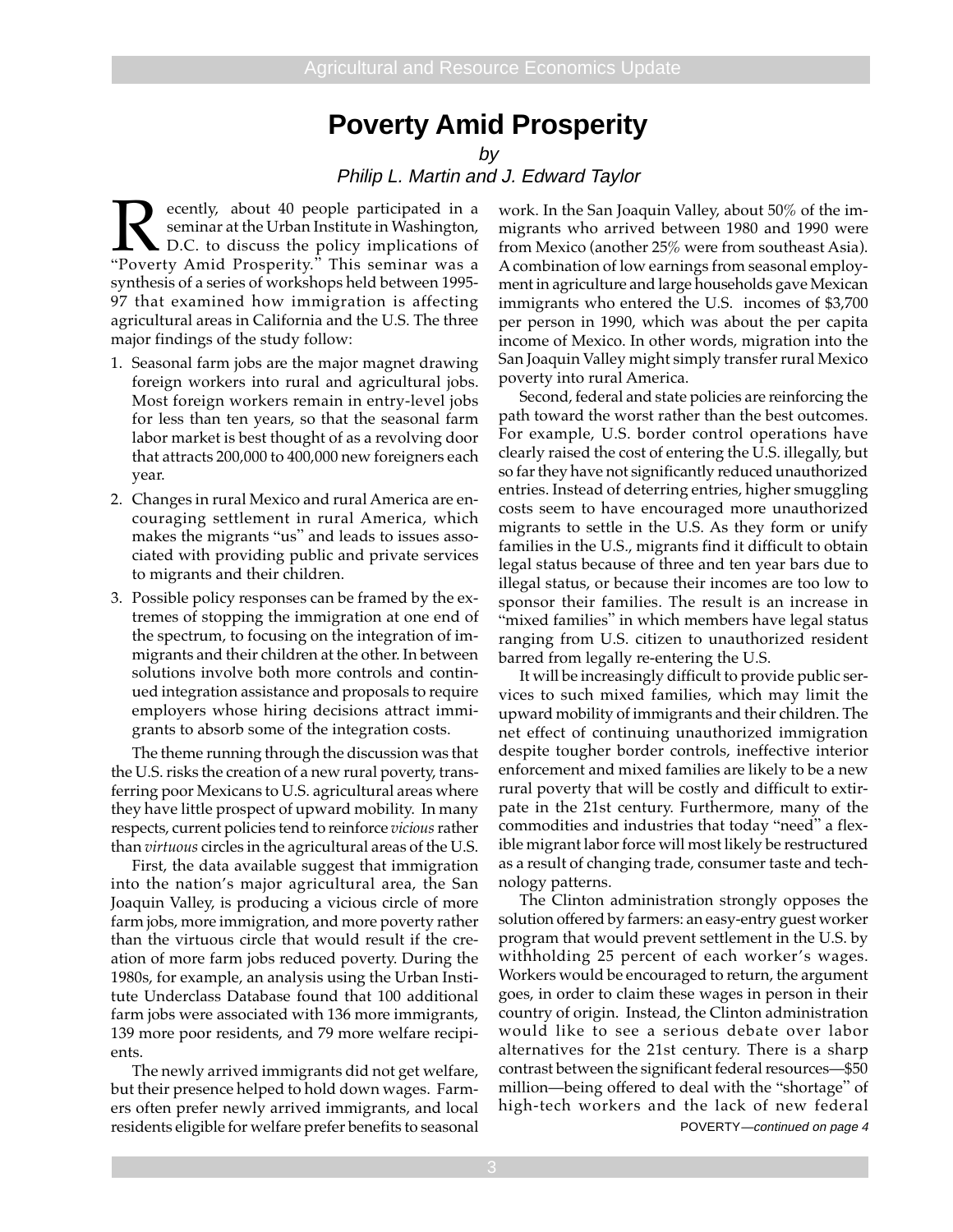#### **Poverty**—continued from page 3



*Photo courtesy of UC Statewide IPM Project*

resources to deal with "shortages" of farm workers. Instead of debating alternatives, the farm guest worker debate risks becoming another in the century-long series of tests of political muscle between growers and farm worker advocates.

Easy-entry guest workers would leave the revolving-door farm labor market intact and past experience suggests that at least some of the guest workers will settle in the U.S. The other extreme is to worry less about the number and characteristics of new arrivals and to worry more about their upward mobility in the U.S. It is important to remember that the industries attracting rural Mexican immigrants are often the core industries of their communities. Thus, there is local reluctance to accept drastic labor policy changes that might threaten the economic viability of agriculture.

A new vision and new immigration and immigrant policies are needed in rural America—not only to acknowledge the importance of agriculture and food processing to local economies but also to recognize that immigrants filling jobs in these local core industries will likely to settle and that they and their children will expect to climb the U.S. job ladder. It has proven very difficult to develop policies that lead to gradual changes in the farm labor market. Immigration and integration in the agricultural areas of the U.S. typically goes through four phases.

- Phase one is the entry of solo males for seasonal farm jobs, with workers living 10 or 12 to an apartment or mobile home for three to six months, aiming to maximize remittances, and returning frequently to their homes abroad.
- Phase two is the shift from seasonal to year-round and usually nonfarm work in food processing, construction and services.
- Phase three is the settlement of spouses and children. This is the phase in which the communities

notice the migration, in the sense that community concerns shift to bilingual education and public services, and there is discussion of the responsibility of the local employer for coping with the demographic changes in the community that result from recruitment and hiring strategies.

Phase four is integration and political activism by the settled immigrants. In California's San Joaquin Valley, this phase was marked by the election of Hispanics to school boards, disputes about district versus at-large voting for city councils, and the shift in emphasis as Hispanics gain political power from, e.g., lowering taxes on farm land to economic development that creates good jobs.

The Commission on Immigration Reform in 1997 laid out the case for federal assistance for rural communities that experience rapid demographic changes due to immigration. This included urging the creation of systems that would, for example, warn school systems that they were about to get large numbers of non-English speaking children and tying reimbursement for educational services to outcomes, not methods of instruction. The CIR also emphasized that U.S. businesses, the primary beneficiaries of immigration, need to shoulder more of the cost and responsibility for integrating immigrants and their children.

Many cities and towns levy impact fees on newly built housing to raise funds for the cost of the additional school children and infrastructure that will be needed by new residents. And U.S. farmers pay fees to trust funds to do research on improving production and to promote their commodity in the U.S. and abroad. If the businesses attracting migrants into rural America do not voluntarily take more responsibility for integrating their migrant workers, a similar impact fee-assessment system could be developed to provide some of the needed integration funds.

*Reference:* Taylor, J. Edward, Philip Martin, and Michael Fix. 1997. *Poverty Amid Prosperity: Immigration and the Changing Face of Rural California.* Washington, DC. Urban Institute Press.

*ARE Professor Philip Martin has interests in farm labor, immigration, and agricultural policy. Professor J. Edward Taylor specializes in economic development, population and resources, technology adoption, and applied econometrics. Their report is included in Rural Migration News, which is available on the following Web site: http://migration.ucdavis.edu Or contact the authors directly at: martin@ primal.ucdavis.edu (530-752-1530) or taylor@ primal.ucdavis.edu (530-752-0213).*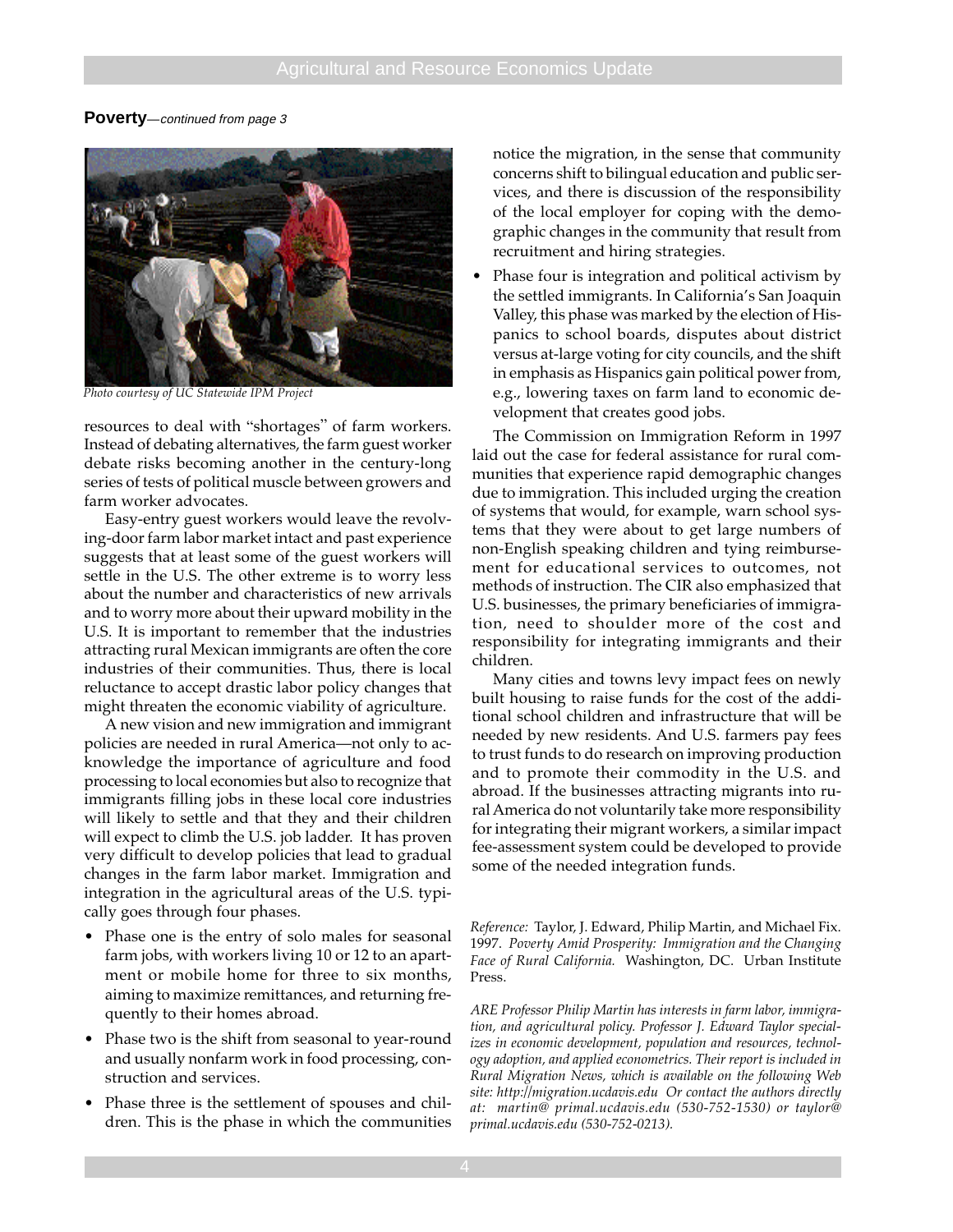# **A Cost/Benefit Analysis of the Ash Whitefly Biological Control Program in California**

by

Karen Jetter, Dr. Karen Klonsky, and Dr. Charles H. Pickett

**P** revious research has shown that healthy street trees significantly contribute to the aesthetic beauty of our urban areas. Not surprisingly, people will demand pest control to protect the aesthetic trees significantly contribute to the aesthetic beauty of our urban areas. Not surprisingly, people will demand pest control to protect the aesthetic beauty of street trees with levels of defoliation as small as 5%. Therefore, the preservation of a tree's aesthetic beauty by controlling pest infestations can result in substantial benefits to the community. In addition, healthy trees contribute significantly to property values, whereas defoliated trees cause property values to decrease.

The ash whitefly, *Siphoninus phillyreae*, was first identified in Los Angeles County during the summer of 1988. By 1990, it had spread throughout much of California and caused severe defoliation to its primary hosts, ash (*Fraxinus species*) and ornamental pear (*Pyrus species*) trees. Feeding by whitefly nymphs and adults resulted in chlorosis, or yellowing, of leaves. Also, a honeydew excreted by the whitefly caused sooty black mold to form on the leaves. The chlorosis and sooty black mold together led to substantial defoliation of the host trees although in general, the infestation had not led to tree mortality. Chemical insecticides were not a cost effective control of this pest because the whitefly multiplies rapidly during warm summer months.

During 1989 scientists with the California Department of Food and Agriculture (CDFA) and researchers at the University of California, Riverside



*Photo courtesy of UC Statewide IPM Project*

*adult and nymphs, feeding on leaf surface.*

(UCR) obtained a small stingless parasitic wasp, *Encarsia inaron (= partenopea)* from researchers in Israel and Italy. The wasp was reared in CDFA and UCR greenhouses and released throughout neighborhoods in California starting in 1990. Two years after the parasite was released, ash whitefly densities were reduced to numbers difficult to detect even with rigorous monitoring efforts. Since 1992, no further releases of the parasitic wasp have been made and ash whitefly populations remain at undetectable levels. The control of the ash whitefly resulted in the preservation of the aesthetic beauty of ash and ornamental pear trees in urban landscapes. This article estimates the economic benefits and costs of preserving the aesthetic beauty of urban street trees from the ash whitefly biological control program.

#### **The Program**

The primary benefit from the ash whitefly biological control program was in the preservation of the aesthetic beauty of the urban forest. The estimation of the tree's appraised value was based on the Trunk Formula Method, a widely used tree appraisal technique, developed by the Council of Landscape and Tree Appraisers, used when appraising landscape trees too large to be replaced with nursery stock. The formula calculates the value per square inch of the cross-section of the largest available transplantable tree at a height of one foot, and then multiplies this value times the trunk area of the tree being appraised. This maximum value was then adjusted by factors for the tree species, location within the landscape (street, yard, park, etc.) and the condition of the tree. For this analysis, the only difference between the appraised values of damaged and undamaged trees of the same species was the condition factor. Pear trees have a much smaller cross-section area than ash trees and a higher species factor. The average benefit per host tree was equal to its change in appraised value (CAV) due to ash whitefly damage.

This change was equal to the difference in the hosts' average appraised value as a healthy tree less the average appraised value after ash whitefly defoliation. This benefit was calculated as a onetime change at the *Ash Whitefly* (Siphoninus phillyreae)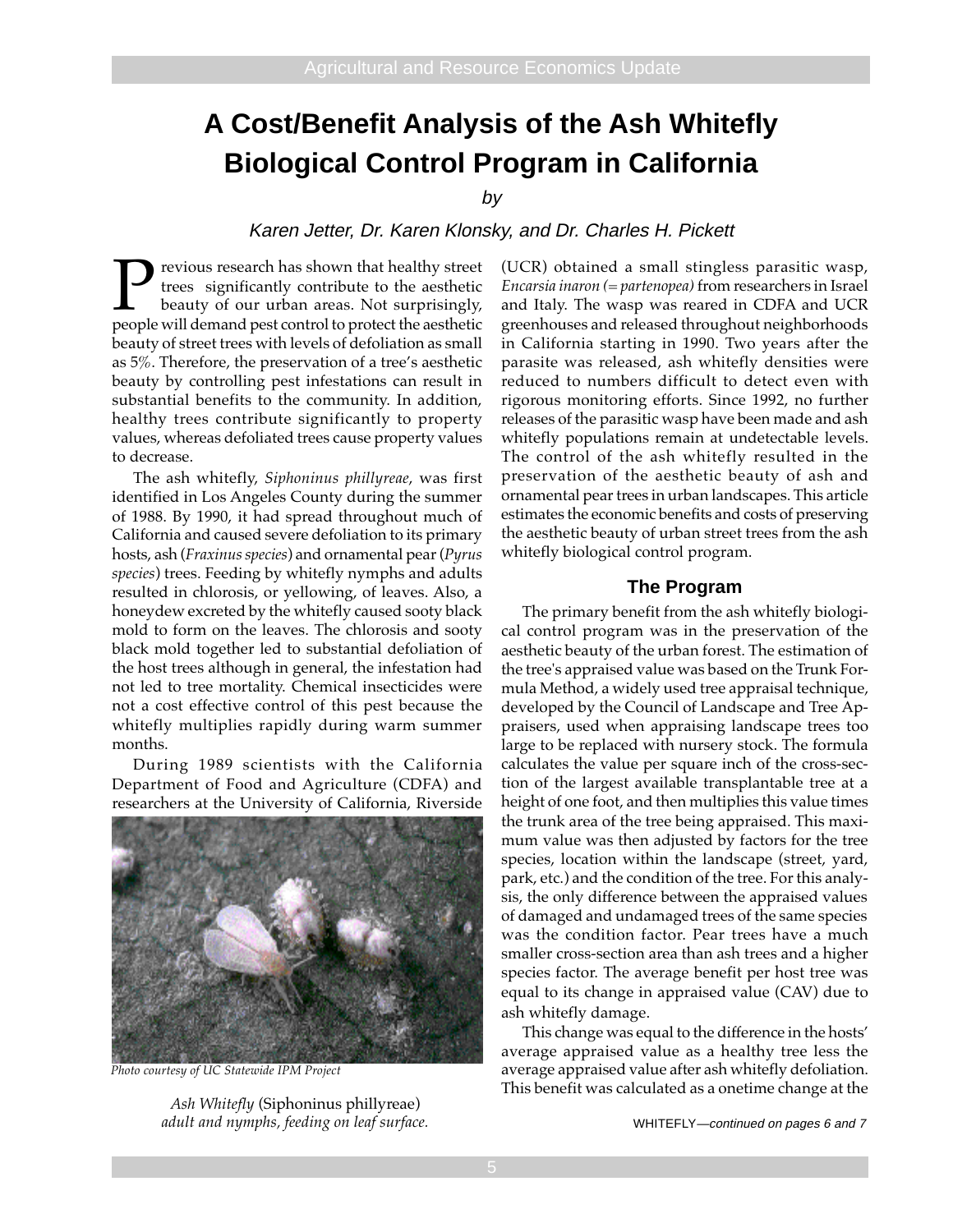#### **Whitefly**—continued from page 5



level of defoliation that occurred when the ash whitefly populations were at their greatest.

The extent of urban tree damage caused by ash whitefly infestations varied geographically. Consequently, the state was divided into three regions for the analysis: high damage, low damage and no damage (see map on following page). The high damage region included counties in California with relatively cool winters and hot summers.

 Defoliation of ash and ornamental pear trees in the high damage region reached 70% - 90% during peak infestations. Counties in the low damage region had lower temperature variations, with milder winters and cooler summers than in the high damage region. The ash whitefly caused 40-50% defoliation of susceptible trees in this region. The remaining counties in California had climates too cold to support the ash whitefly and consequently suffered no damage. The total benefits were equal to the average benefit per host tree, times the number of host trees in both the high and low damage regions.

The change in aesthetic values (CAV) is:

 $CAV_{\text{lin}}$  = Appraised Value without defoliation – Appraised Value with defoliation

where:

i is equal to the geographical region j is equal to ash or ornamental pear tree p is equal to the wholesale price or retail price of the respective replacement tree.

Benefits were calculated at both wholesale and retail prices because cities could pay either price depending on the number of trees purchased and source of the trees. The wholesale cost represents a lower bound to the estimated benefits and the retail costs are an upper bound.

#### **Results**

The costs of the ash whitefly biological control program were provided by CDFA and UCR. The costs included salaries of employees hired for the ash whitefly project as well as costs for permanent employees of both institutions who worked on the project, travel expenses to collect and import the parasitic wasp, materials to rear the wasp in greenhouses, and travel expenses to release the wasp at selected sites and monitor its spread (Table 1).

The appraised value of an ash tree with no ash whitefly damage was between \$1,279 dollars at wholesale prices and \$1,607 at retail prices, and \$922 and \$1,238, respectively, for an ornamental pear.

In the high damage region, the appraised value of an ash tree decreased by \$261 at wholesale prices and \$328 at retail prices due to ash whitefly defoliation. The appraised value of pear trees decreased by about \$75 less than for ash trees, due to the lower base value of the pear trees. As expected, in the low damage region the decrease in the appraised value of the susceptible hosts was much lower than in the high damage region.

The change in appraised value per tree per region was multiplied by the number of trees to estimate the total benefits of the ash whitefly biological control program. The total benefits from the biological control program from preserving the aesthetic value of street trees were between \$255 million at wholesale and \$320 million at retail prices for ash trees, and between \$50 million and \$66 million for ornamental pear trees in the high damage region (Table 2). In the low damage region, the total benefits ranged from \$13 million to

## **Table 1: Ash Whitefly Biological Control Program Costs**

| <b>Item</b>                        | $Costs$ (\$) |
|------------------------------------|--------------|
| Salary                             | 772.492      |
| Collection/Importation of Parasite | 4,000        |
| Rearing and Monitoring Costs       | 457,850      |
| <b>Total Costs</b>                 | 1,224,352    |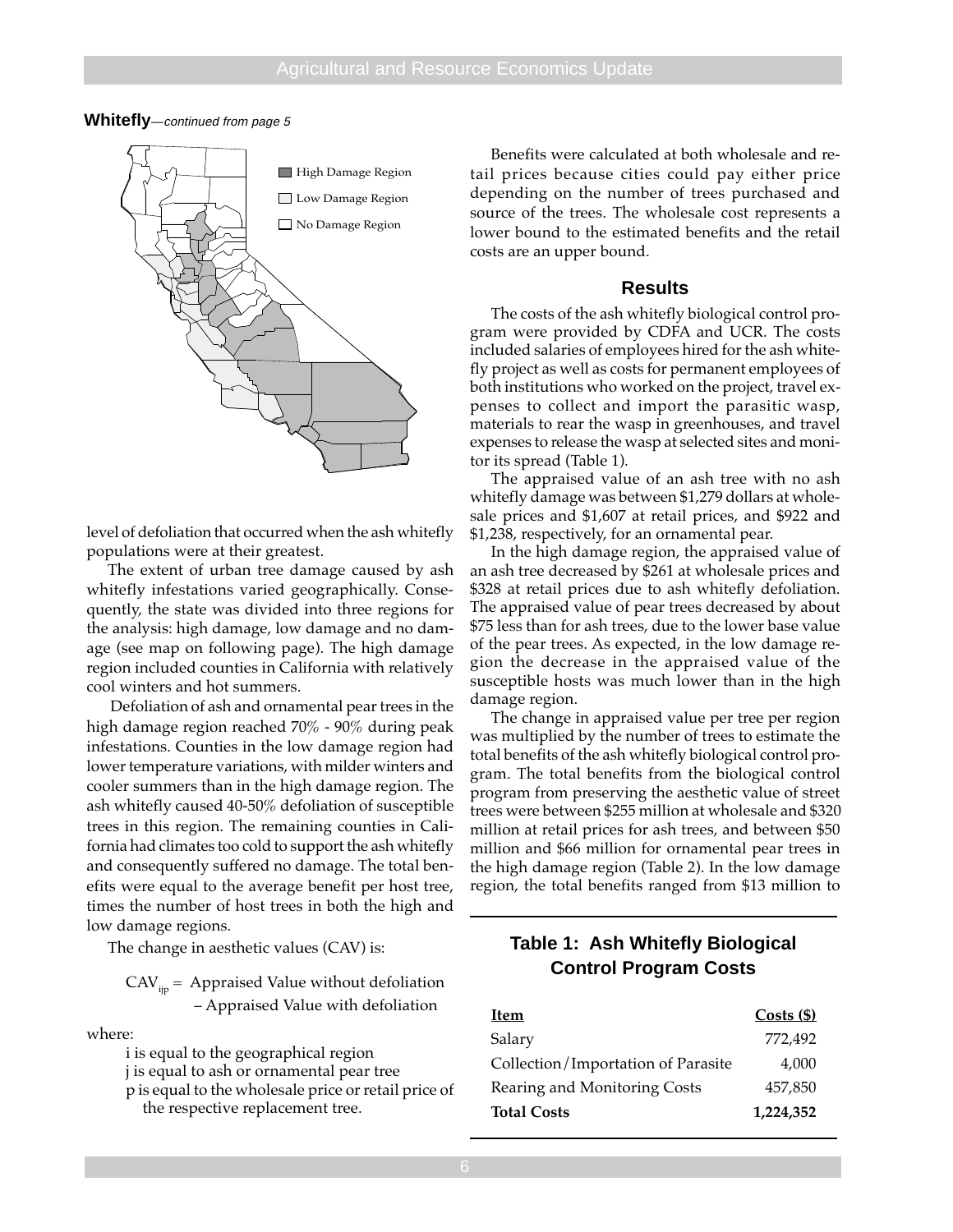|                           |              | Average CAV per Tree (\$) |        | Total Benefits in Dollars <sup>a</sup> |             |  |
|---------------------------|--------------|---------------------------|--------|----------------------------------------|-------------|--|
|                           | No. of Trees | Wholesale                 | Retail | Wholesale                              | Retail      |  |
| <b>High Damage Region</b> |              |                           |        |                                        |             |  |
| Ash Trees                 | 974,848      | 261                       | 328    | 254,541,345                            | 319,994,833 |  |
| Pear Trees                | 262,894      | 188                       | 253    | 49,511,617                             | 66,487,029  |  |
| <b>Total Trees</b>        | 1,237,742    | 246                       | 312    | 304,052,962                            | 386,481,862 |  |
| <b>Low Damage Region</b>  |              |                           |        |                                        |             |  |
| Ash Trees                 | 101,914      | 126                       | 158    | 12,846,573                             | 16,149,978  |  |
| Pear Trees                | 79,987       | 91                        | 122    | 7,272,353                              | 9,765,732   |  |
| <b>Total Trees</b>        | 181,901      | 111                       | 142    | 20,118,926                             | 25,915,709  |  |
| <b>Total Regions</b>      |              |                           |        |                                        |             |  |
| Ash Trees                 | 1,076,762    | 248                       | 312    | 267,387,918                            | 336,144,811 |  |
| Pear Trees                | 342,881      | 166                       | 222    | 56,783,971                             | 76,252,760  |  |
| <b>Total Trees</b>        | 1,419,643    | 228                       | 290    | 324,171,888                            | 412,397,571 |  |

## **Table 2: Summary of Benefits**

<sup>a</sup> *Sum of regions may not equal total due to rounding.*

\$16 million for ash trees and \$7 million to \$10 million for ornamental pear trees.

As stated earlier, these benefits represented a onetime change in the aesthetic beauty of the host trees that was achieved when the ash whitefly populations were at their greatest in early fall. Defoliation levels might have been lower during earlier parts of the year. Also, this did not reflect that over time the defoliation could have led to tree death and the need to remove and replant new trees. If the long-term effects were also included, the estimated benefits would have been greater.

The direct costs of the ash whitefly biological control program totaled \$1,224,324. The net benefits (total benefits less total costs) were thus \$322,947,536 at wholesale values and \$411,173,219 at retail values. The rate of return for each dollar spent to import, rear, release and monitor the parasitic wasp was between \$265 and \$337. If the overhead costs of the biological control program and the long-term research costs were



*Photo courtesy of UC Statewide IPM Project*

also included, total costs would be higher and the rate of return would be lower.

## **Conclusions**

Successful introduction of a natural enemy, *Encarsia inaron (= partenopea)*, resulted in permanent control of the ash whitefly and protection of the aesthetic beauty of urban trees. The economic benefits from avoiding aesthetic damage to ash and ornamental pear trees planted as street trees in urban areas of California were between \$323 million and \$411 million. The respective benefit to cost ratios were 265:1 and 337:1. It should be emphasized that these benefits are for street trees only. Due to data limitations, aesthetic benefits for trees on other public areas (golf courses, parks, freeways, etc.) and private property were not included. Consequently, the economic benefits presented here may be regarded as minimum values that would increase with inclusion of additional trees.

This analysis demonstrated that significant economic benefits can be realized from successful biological control programs aimed at preserving the aesthetic beauty of the urban forest. Perhaps more important, the ash whitefly biological pest control program is permanently preserving the aesthetic beauty of these valuable host trees.

*Karen Jetter is a Ph.D. candidate in the ARE department at UC Davis. Karen Klonsky is Extension Specialist in the ARE department. Dr. Klonsky can be reached by telephone at (530) 752-3563 or by e-mail at: klonsky@primal.ucdavis.edu. Dr. Charles Pickett is Associate Environmental Research Scientist at the Biological Con-Wasp parasite (*Encarsia inaron *=* partenopea*) trol Program, California Department of Food and Agriculture.*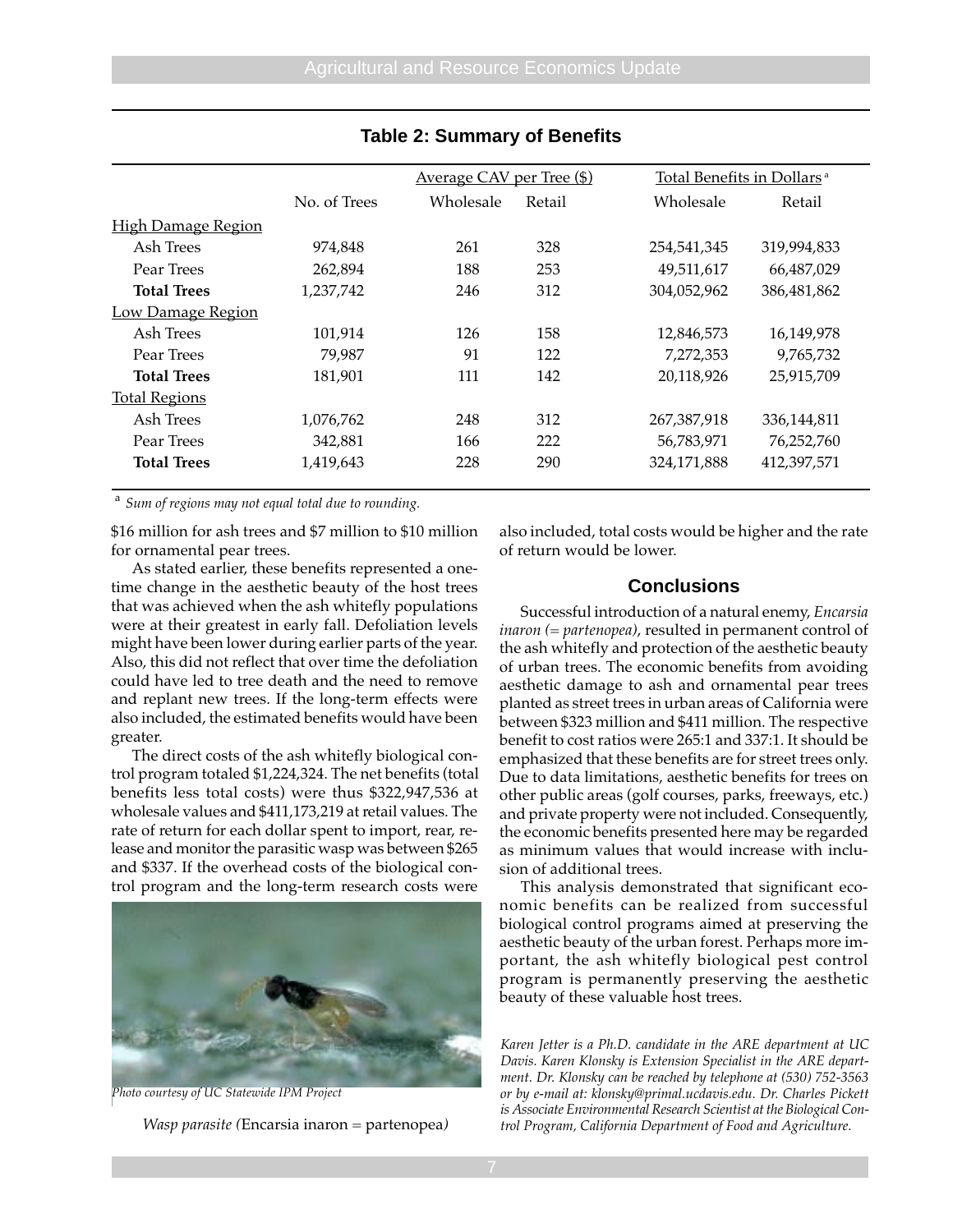#### **Risk**—continued from page 2

(as a percentage of total direct variation). Growers in California who produce any of these crops are experiencing price risk disproportionate to the other sources of risk in their revenue. This result indicates that growers should be using price risk tools like hedging or forward contracting.

There are two crops (peaches and wheat) which exhibit a dominant contribution from yield variability to total revenue variation, and another crop (oranges) which has significant yield variation. Growers of these crops may have a strong preference for a yield risk management tool such as crop insurance.

Only one crop exhibits a majority contribution from acreage variation, although a second crop has significant acreage variation. The acreage variation for processed tomatoes is high enough to allow neither price variation nor yield variation to dominate the total variation, although price variation appears to be more important. Rice acreage variation is also important as a possible indirect effect on price. These industries tend to be volatile in size, thus growers of crops like these may need varied pricing tools.

As a group, these results indicate that producers' needs for risk management tools vary across commodities. Neither price nor yield risk is always dominant and differences in the degree of importance between

**Table 2. Estimated Revenue**

| <b>Variance Decomposition Percentages</b> |                        |                        |                          |  |  |
|-------------------------------------------|------------------------|------------------------|--------------------------|--|--|
| Crop                                      | Price<br>Variance<br>% | Yield<br>Variance<br>% | Acreage<br>Variance<br>% |  |  |
| Alfalfa Hay                               | 85.7                   | 3.8                    | 10.5                     |  |  |
| Almond                                    | 56.5                   | 42.2                   | 1.3                      |  |  |
| Cotton                                    | 85.5                   | 4.4                    | 10.1                     |  |  |
| Lemons                                    | 56.8                   | 40.2                   | 2.9                      |  |  |
| Lettuce                                   | 69.2                   | 17.2                   | 13.6                     |  |  |
| Oranges                                   | 50.9                   | 48.6                   | 0.5                      |  |  |
| Peaches                                   | 32.2                   | 51.9                   | 15.8                     |  |  |
| Pears                                     | 72.7                   | 13.6                   | 13.6                     |  |  |
| Proc. Tomato                              | 38.3                   | 8.7                    | 53.0                     |  |  |
| Rice                                      | 56.1                   | 3.1                    | 40.8                     |  |  |
| <b>Table Grapes</b>                       | 59.1                   | 35.4                   | 5.5                      |  |  |
| Wheat                                     | 10.6                   | 65.1                   | 24.3                     |  |  |

price and yield can be large (e.g., alfalfa has a wide difference versus oranges, which do not).

#### **Risk Tools In Commodity Markets**

A market can fail producers who wish to manage risks in either of two ways. First, a market is missing if no tool is available for managing a producer's primary source of risk. California producers face missing markets for both price and yield risk management tools, as shown in Table 3. By comparing the results in Tables 2 and 3, it is apparent that half of the crop markets (alfalfa hay, almonds, table grapes, lemons, lettuce, and pears) are missing a tool for the primary source of risk faced. In general, there are relatively few price risk management tools available even though price is the primary source of risk facing most producers in California.

The second type of failure is when markets are incomplete in the coverage available. It is expected that producers would use a tool to manage their most important source of risk if such a tool was available and reasonably priced. However, if usage levels for that tool are low, it indicates that the tool is ineffective. For example, based on producers' risk needs shown in Table 2, crop insurance should be used by growers of oranges, peaches and wheat to manage their yield risk, but the survey data show that most of those growers are not insured (27, 4 and 17% are insured, respectively). This means that despite the government subsidy that reduces the price of federal crop insurance to growers, a majority of market participants believe the tool does not reduce their risk exposure sufficiently to justify purchasing it.

The survey data on use of insurance were aggregated into two categories of commodities: (1) tree and vine crops versus (2) vegetable and field crops. Totaling the responses from producers of these crop categories gives:

|                      | Number of Number Percent |                 |      |
|----------------------|--------------------------|-----------------|------|
| Crop                 | Growers                  | Insured Insured |      |
| Tree & vine          | 462                      | 112             | 24.2 |
| Vegetable &<br>Field | 337                      | 30              | 89   |

These summary results indicate that tree and vine crop producers are nearly three times more likely to insure than are vegetable and field crop growers. To explain this result one needs only to recognize that *Note: The percentages in each row total 100, except for rounding.* perennial crops requiring multi-year investments are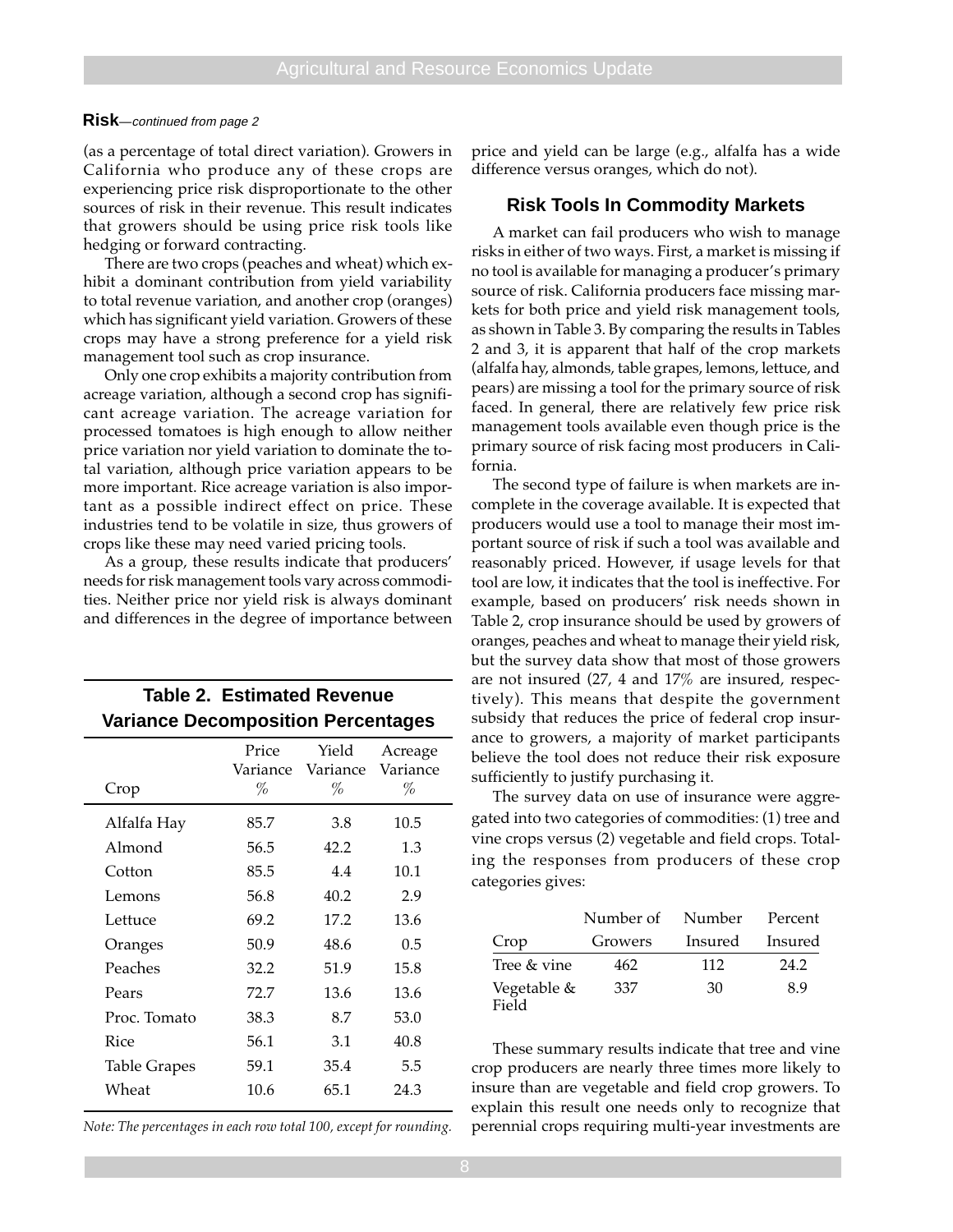| Commodity           | Futures<br>Contracts<br>Available? | Forward<br>Contracts<br>Available? | Crop<br>Insurance<br>Available |  |
|---------------------|------------------------------------|------------------------------------|--------------------------------|--|
| Alfalfa Hay         | indirectly                         | no                                 | yes                            |  |
| Almonds             | no                                 | some                               | yes                            |  |
| Cotton              | yes                                | some                               | yes                            |  |
| Lemons              | no                                 | no                                 | yes                            |  |
| Lettuce             | no                                 | rare                               | no                             |  |
| Oranges             | indirectly                         | no                                 | yes                            |  |
| Peaches (fresh)     | no                                 | rare                               | yes                            |  |
| Pears (fresh)       | no                                 | no                                 | yes                            |  |
| Processing Tomatoes | no                                 | yes                                | yes                            |  |
| Rice                | yes                                | no                                 | yes                            |  |
| <b>Table Grapes</b> | no                                 | no                                 | yes                            |  |
| Wheat               | yes                                | rare                               | yes                            |  |
| Feeder cattle       | yes                                | no                                 | no                             |  |
| Fed cattle          | yes                                | no                                 | no                             |  |
|                     |                                    |                                    |                                |  |

## **Table 3. Price and Yield Risk Management Situation for Selected Commodities in California Agriculture**

being insured more often than are annual crops. Obviously, a larger investment is required for a perennial and that investment is "at risk" over a much longer period, meaning that there is a higher probability of suffering a significant loss with a perennial.

It is the low probability of suffering a yield loss large enough to trigger an insurance indemnity payment that makes federal crop insurance ineffective for most growers in California. Therefore, the markets for tools to manage yield risk of many commodities are incomplete because a significant number of growers find the tools unsuitable, as designed currently, and will not use them.

### **Concluding Comments**

Market failure is readily apparent for tools to manage risks related to California commodities. The markets for tools to manage price risk associated with particular commodities produced in California are often missing. All of the pricing tools available are provided through private market mechanisms. Yield risk management tools, which are usually offered through public market mechanisms, are incomplete.

So, what should producers do to manage their income risk? Recommendations include: (1) develop a risk management plan, (2) evaluate all available risk tools, and (3) consider diversification. A risk management plan identifies all sources of risk faced and specifies how each risk is being managed. Multiple tools may be available for use in managing particular sources of risk, so producers should be familiar with each. Finally, diversification for economic, as well as agronomic, reasons is an effective tool for producers in California and can be used as part of any risk management plan.

*Reference:* Blank, S., C. Carter, and J. McDonald, "Is the Market Failing Agricultural Producers Who Wish to Manage Risks?" *Contemporary Economic Policy* 15(1997): 103-112*.*

*Steve Blank is Cooperative Extension Specialist in the Department of Agricultural and Resource Economics and the Academic Assistant to the Vice Provost at UC Davis. His fields of interest include financial management, risk and decision-making, futures and options markets, and management methods. He can be reached by telephone at (530) 752-0823 or via his e-mail at: sblank@primal.ucdavis.edu. Visit his Web site at http:// www.agecon.ucdavis.edu/Faculty/Steve.B/Blank.html*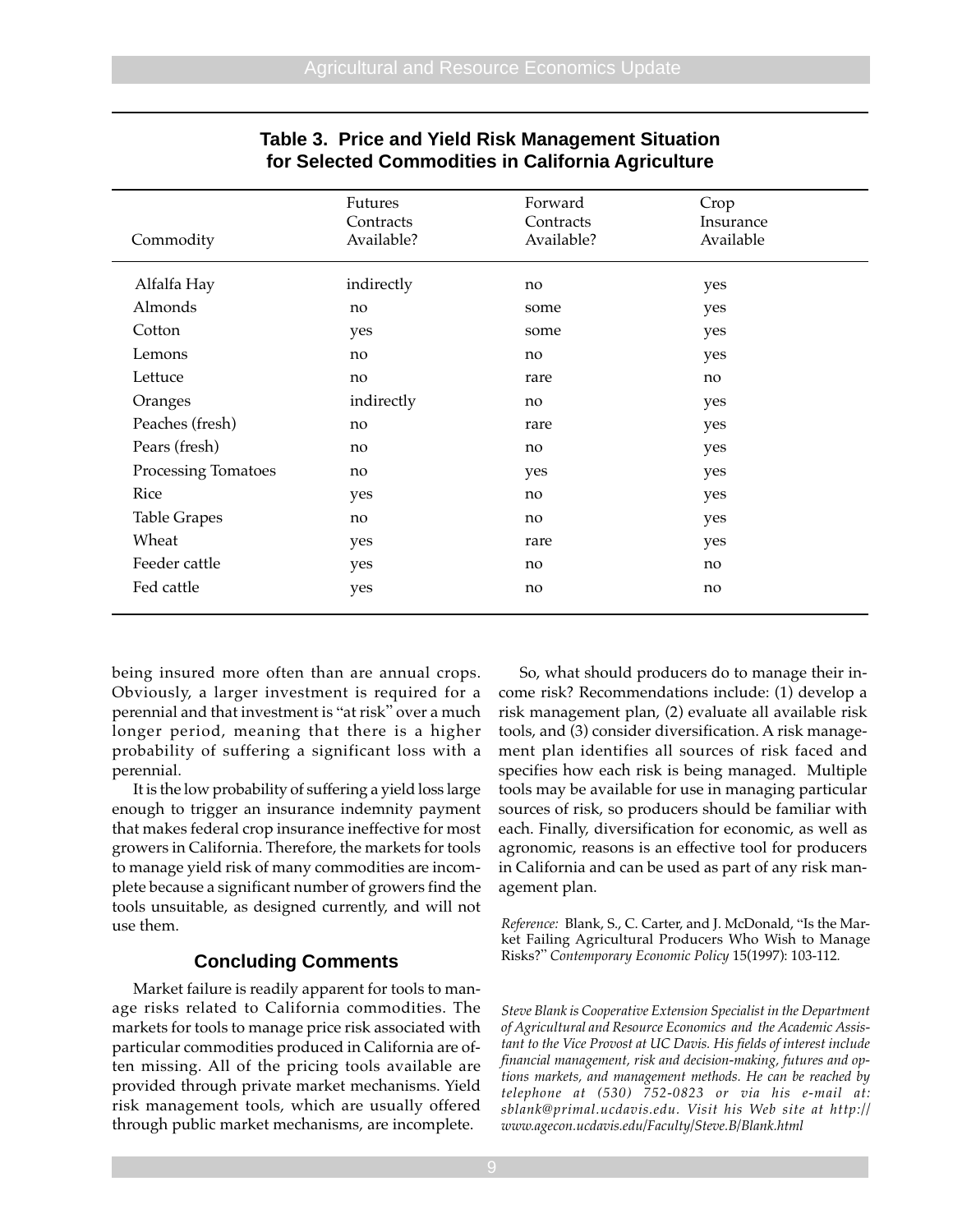## **ARE Faculty Profile**

**P** rofessor Colin Carter has been selected to serve<br>as the new chair of the Department of<br>Agricultural and Resource Economics as the new chair of the Department of Agricultural and Resource Economics beginning July 1, 1998. On the ARE faculty at UC Davis since 1986, Dr. Carter was previously at the University of Manitoba. A native of Alberta, Canada, Colin was raised on a grain and oilseed farm. He received both his Master's in Economics and Ph.D. in Agricultural Economics (in 1980) from UC Berkeley.

Carter's research and teaching interests focus on commodity markets and international trade. He teaches an undergraduate course on futures and options markets and a graduate course on international agricultural trade. He has co-authored several books, including one on futures markets, two on China's agricultural markets, and one on U.S. agricultural policy. Throughout his academic career, Colin's research work has investigated problems related to agricultural markets and trade policy, with a focus on the Pacific Rim. He is a leading authority on global "state trading" in agriculture and a renowned expert on the agricultural economy of China. He has studied state trading behavior in Australia, Canada, and China and the consequences of state trading for international markets.

Colin's work on China began in the mid 1980s when he was awarded a three year fellowship in international food systems from the Kellogg Foundation. Carter has also received numerous research awards from professional associations for his published research. In 1994, the American Agricultural Economics Association presented him with their annual award for "Quality of Communication" for his co-authored book entitled *The Political Economy of U.S. Agriculture*.

Colin has been active in national and international professional societies and committee service on the UC Davis campus. He also serves as Associate Director (for international trade) of the UC Agricultural Issues Center.

When asked about his plans as the new ARE Chair, Colin responded, "I plan to ensure the department plays a key role in servicing the projected 25 percent growth in UCD student enrollment over the next decade." He added, "At the same time, the department's academic excellence must be upheld.



*Colin A. Carter New ARE Department Chair*

High quality research and high quality teaching complement one another."

The ARE department at UC Davis ranks in the top two or three Agricultural Economics departments nationwide, based on research output and student placement. As a top priority in his new role as chair, Colin intends to foster continued growth in the department's research productivity. At the minimum, he has to work to maintain this national ranking. "Even better," he states, "we can move into becoming clearly the number one Agricultural and Resource Economics department in the nation."

When he is not in his office, Colin is spending time with his wife Noreen, and their 7-year-old son, Dakota. The golf course also beckons about once a week and Colin hopes that service as department chair will not have negative consequences for his golf handicap.

*Colin Carter is a professor of Agricultural and Resource Economics at UC Davis. His fields of interest include agricultural marketing and international trade. Dr. Carter can be contacted at (530) 752-6054 or you can visit his Web site at http://ccarter.ucdavis.edu*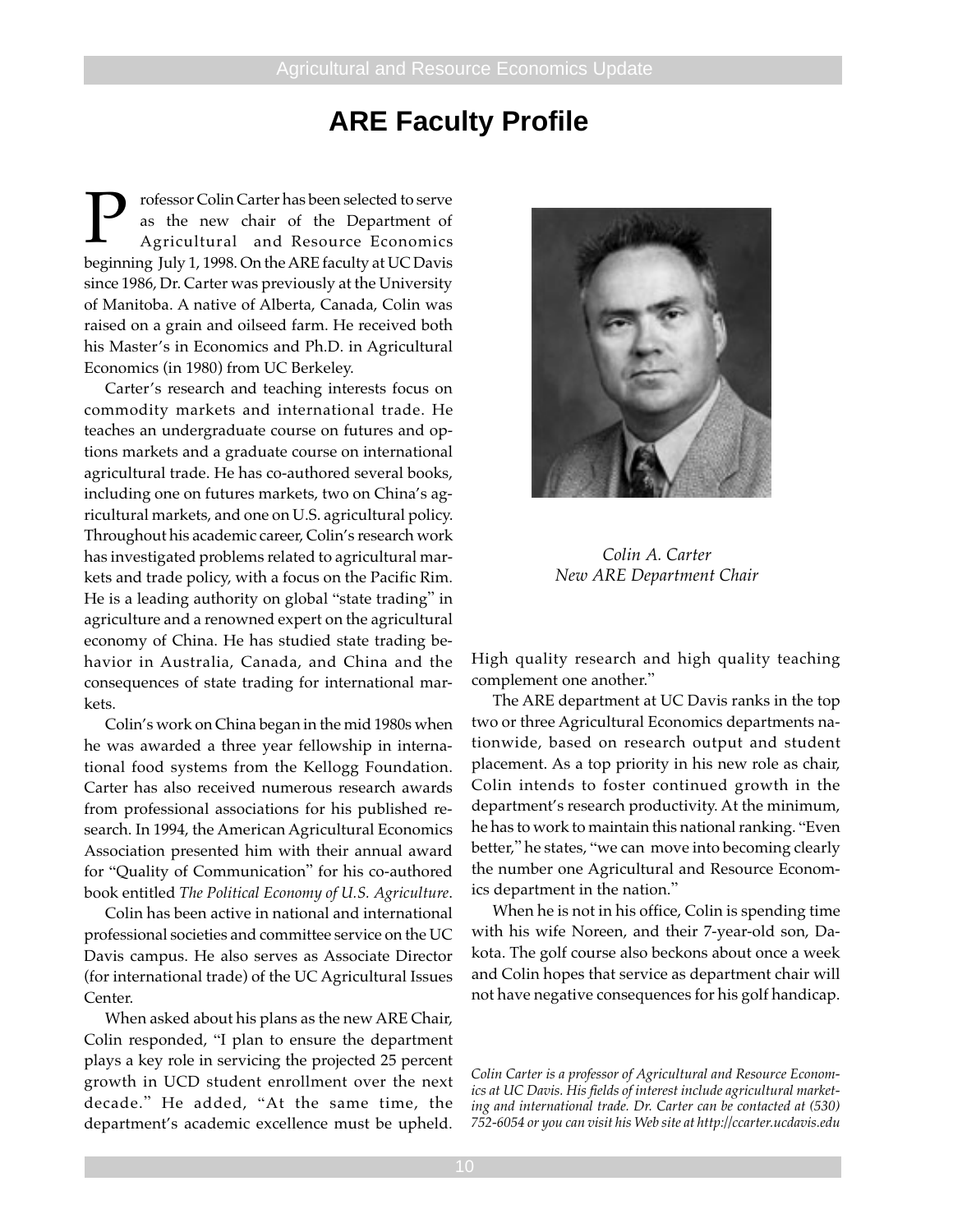# **Selected Comments from the 1997-98 rBST Survey**

by L. J. (Bees) Butler

We decided that many of the remarks made by dairy producers on their experiences with rBST add a different dimension to the often sterile and boring statistics that are usually reported. (See Winter, 1998 issue of *ARE Update*.)

A survey of 1500 California dairy producers was carried out in the fall of 1997 and the winter of 1998. The following remarks have been heavily edited and reflect some comments from past and current users.

- *• BST works well. As long as the price of milk and feed cost justify using it, taking into account labor and time.*
- *• Sophomore slump. Seems many do not react as well the second time around. Does the cost of BST work on the \$11.00 California milk price?*
- *• Individual response varies. SCC is higher. Too much work with no lock-ups. Breeding efficiency is lower.*
- *• BST was not a positive experience for us. Lots of milk but little profit. The second year we only got enough response to cover the cost of the product. We enjoy dairying much more without "the shots". Have no plans for future use, but will try to stay open-minded.*
- *• Very pleased with the product. Unable to detect any adverse effects on livestock. Producers not using BST, in my opinion, have an economic disadvantage.*
- *• I have used BST now for over four years. I really believe that when all is said and done, only Monsanto makes money on it. Many of my friends have quit using it and are happy they did. I am considering stopping its usage as well in my herd.*
- *• I found that the use of BST required us to be more aggressive at challenge-feeding our cows. If they are underfed it takes much longer to get body scores back to acceptable levels. The use of BST has allowed us to keep breeding-problem cows in the herd that otherwise would have been culled for low production caused by extended lactations.*
- *• We tried it and didn't get the results we should have. We lost a few udders on 2-year-olds. Overall we were disappointed with our results. We also used our feed consultant and veterinarian in our decision to stop. Milk production is higher today than when we were on it. Higher herd average and daily weights.*
- *• When we use BST on our dairy in the summer we don't get the response that they say and in the winter I feel we get more than our fair share of mastitis, which I blame on BST. We are off of BST as of October '97 and through now [February '98]our hospital is less than 2%. The last few years we have had as high as 12% hospital and an average of 5% total. This year I will make more money off of BST than on it.*
- *• Initially I was very much against it. Today I feel it is a management tool, but that very few dairies can use it successfully. It requires the highest level of management, i.e., nutrition and reproductive. Feed must be adequate and of highest quality.*
- *• Experience: began by injecting 70% plus for one year in one herd and 0% in the other. Estimated response in injected cows at 8 lbs. Became concerned after one year with lengthened days open and calving interval. Production seemed to wane some. How much, I do not know. Second year we are injecting later DIM: will reevaluate after second year.*
- *• I believe that when cows are in stressed condition, problems arise with BST—mastitis, etc. I have used it to keep problem breeders milking with success. When I tried to be more aggressive with it, I had too many cow health problems.*
- *• BST is a great management tool. It isn't a cure-all for poor management, nutrition, breeding problems, etc. BST works well when all the other dairy parameters are under close watch and are working well. My experience still is not a very positive one. BST works better on some cows. I continue to use BST, but have quit 2x and restarted using it later on, just to make sure I'm not losing out on lost opportunities for increased production, but I'm still not overly pleased with the results.*
- *• Don't like, but use to stay competitive.*
- *• BST has had a positive economic impact on our herd on the whole. Our main concern is the effect it has on 2 yr. olds. They get old fast...I would just as soon not push our cows for all they're worth.*
- *• BST should be used judiciously, only on healthy, heavy cows. Those who are on the borderline of being beefed but are otherwise healthy. It should not be used on the whole herd. Maybe one quarter of the herd. It should not be used in place of good management and a good feed program.*
- *• BST doesn't work on all cows. Some cattle really respond, others so-so, others zero. Strange—isn't it?*

Once again, these opinions do not represent a majority of California dairy producers. In fact, the majority of California producers do not use rBST either because they are opposed to its use or do not find it economically feasible for their operations. These opinions most represent the 30-35 percent of California dairy producers who have used or currently use rBST.

A number of conclusions seem to emerge from these comments. First, it is clear that there is still a substantial amount of uncertainty about using this technology. Second, cow health problems are often associated with rBST use, but there does not seem to be any consistent pattern of occurrences. Finally, there is clearly still some concern about the profitability or cost effectiveness of rBST. All in all, one might conclude that rBST is still very much in its infancy. The question of whether or not it will mature is still unanswered.

*To obtain more information about the rBST surveys in the California dairy industry, contact Dr. Butler by phone at (530) 752-3681 or visit his Web site at: http://www.agecon.ucdavis.edu/Faculty/Bees.B/Butler.html*